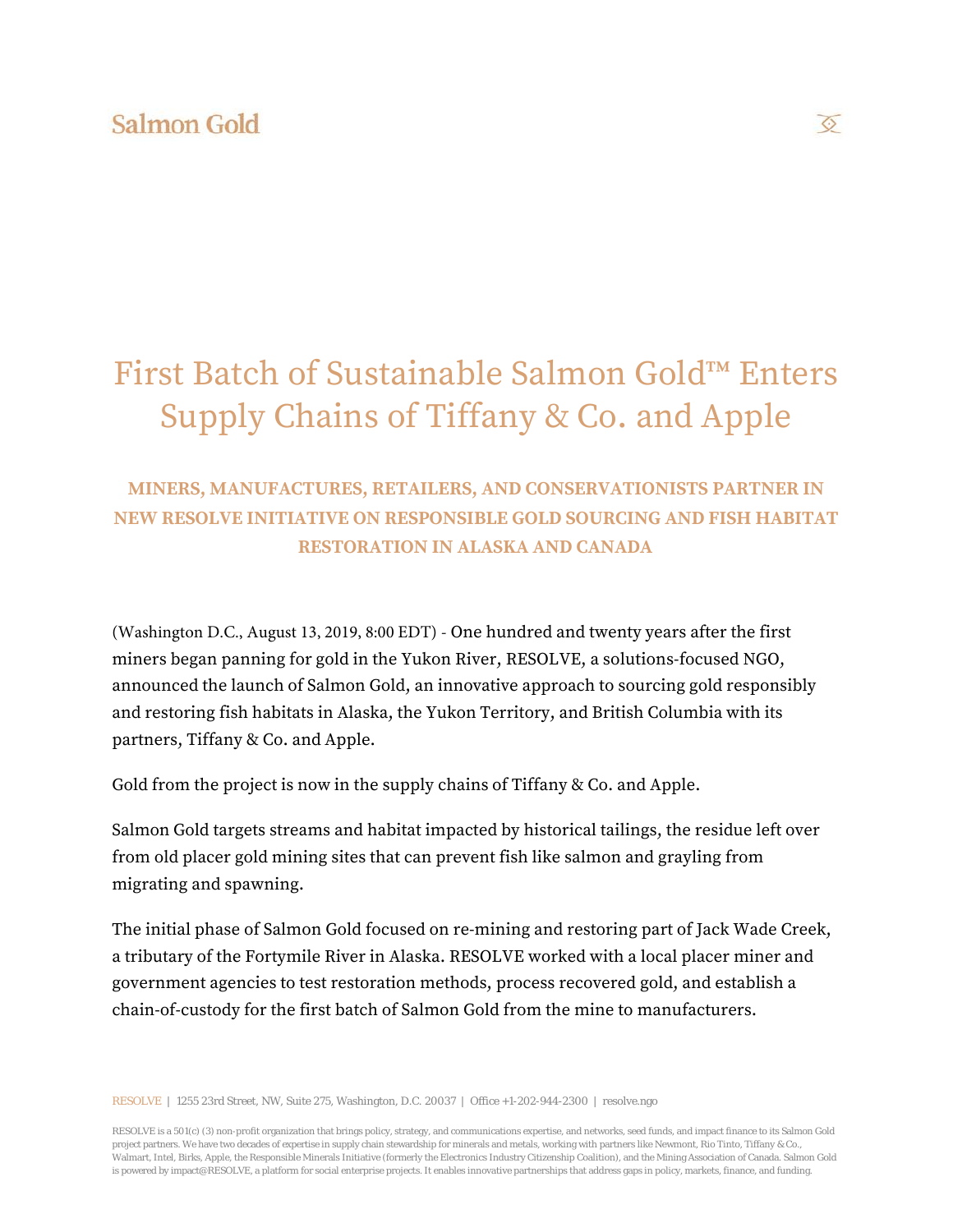By producing gold that supports restoration, Salmon Gold meets the needs of manufacturing and retail companies that responsibly source minerals for their products. After the pilot phase, RESOLVE will work with partners to expand Salmon Gold's impact and turn it into a selfsustaining social enterprise that achieves restoration and revitalization of fish habitat at scale.

"Salmon Gold is a restoration start-up," said Stephen D'Esposito, President of RESOLVE. "The idea of local placer miners working with restoration experts to provide gold to jewelry and technology companies while also restoring habitats for salmon and grayling is unique—each of our partners brings a piece of the solution to Salmon Gold."

"At Tiffany & Co., we are committed to safeguarding critical ecosystems, including in majestic Alaska and its precious salmon habitats, a place that we have long advocated for. Salmon Gold proves that responsible mining practices and restoration of important ecosystems in Alaska, the Yukon, and British Columbia can go hand in hand. We are proud to collaborate with a diverse group of stakeholders to demonstrate the viability of this unique approach and hope to learn from its successes," said Anisa Kamadoli Costa, Chief Sustainability Officer, Tiffany & Co.

"As we work to increase our use of recycled materials, we're looking for innovative approaches to source gold responsibly," said Paula Pyers, head of Apple's supplier responsibility program. "Our collaboration on Salmon Gold proves it is possible to protect our planet, restore ecosystems and fish habitats, and mine gold responsibly. The blockchain technology we are using with the project allows us to know exactly where the gold originated from as it works its way through our supply chain."

At Jack Wade Creek, Salmon Gold partnered with Dean Race and his two sons, Chris and Dakota, placer miners and restoration entrepreneurs.

"This part of Alaska is pretty special," Dean Race said. "We believe that if you disturb the land you should put it back the way it was or better. We are part of Salmon Gold because we want our gold and our restoration to make a difference, and we want to fish for grayling in these streams."

With the success of the initial phase of Salmon Gold, the project has expanded beyond the Fortymile River with new sites now at Sulphur Creek, in the Yukon Territory of Canada, and Gold Creek, north of Talkeetna, Alaska. Additional sites throughout Alaska, the Yukon, and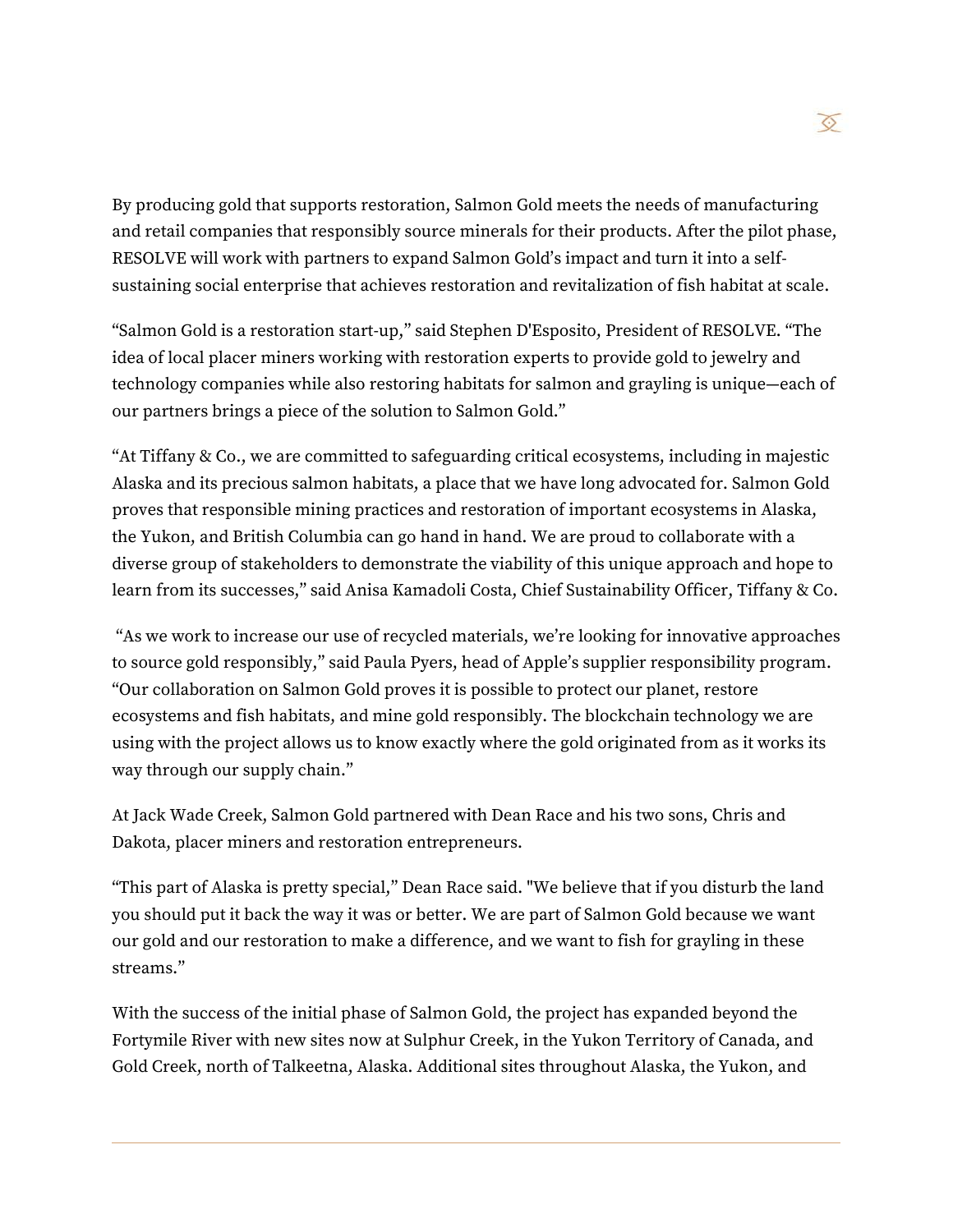

British Columbia are now under consideration. Salmon Gold will continue to support stream restoration pilots over the next few years and then scale-up to target restoration at a watershed level.

"We want to show that responsible placer gold mining and good habitat restoration can be aligned in the Yukon. Our Sulphur Creek project is the first Canadian pilot," said Peter Wright, placer miner and Salmon Gold partner.

"I've always tried to take care of Gold Creek, to do more than the reclamation requirements. Salmon Gold gives me and other placer miners an opportunity to help repopulate salmon in streams," said Tod Bauer, placer miner and Salmon Gold partner.

For more information, please contact:

#### Stephen D'Esposito, RESOLVE President

Washington, D.C. | sdesposito@resolv.org | 202-255-2717

#### Laura Bartock, RESOLVE

Washington, D.C. | lbartock@resolv.org | 202-965-6394

#### Accompanying Resources

- Additional quotes See following page
- [Photos](https://www.dropbox.com/sh/j34h4g2ykxzl18w/AACMZhSMVX-DJWsRDu84MRAYa?dl=0)
- [Supplemental information](https://www.resolve.ngo/docs/salmon_gold_supplemental_information.pdf) Including Salmon Gold FAQ and information about our partners and associates
- [Salmon Gold website](https://www.resolve.ngo/salmon_gold.htm)